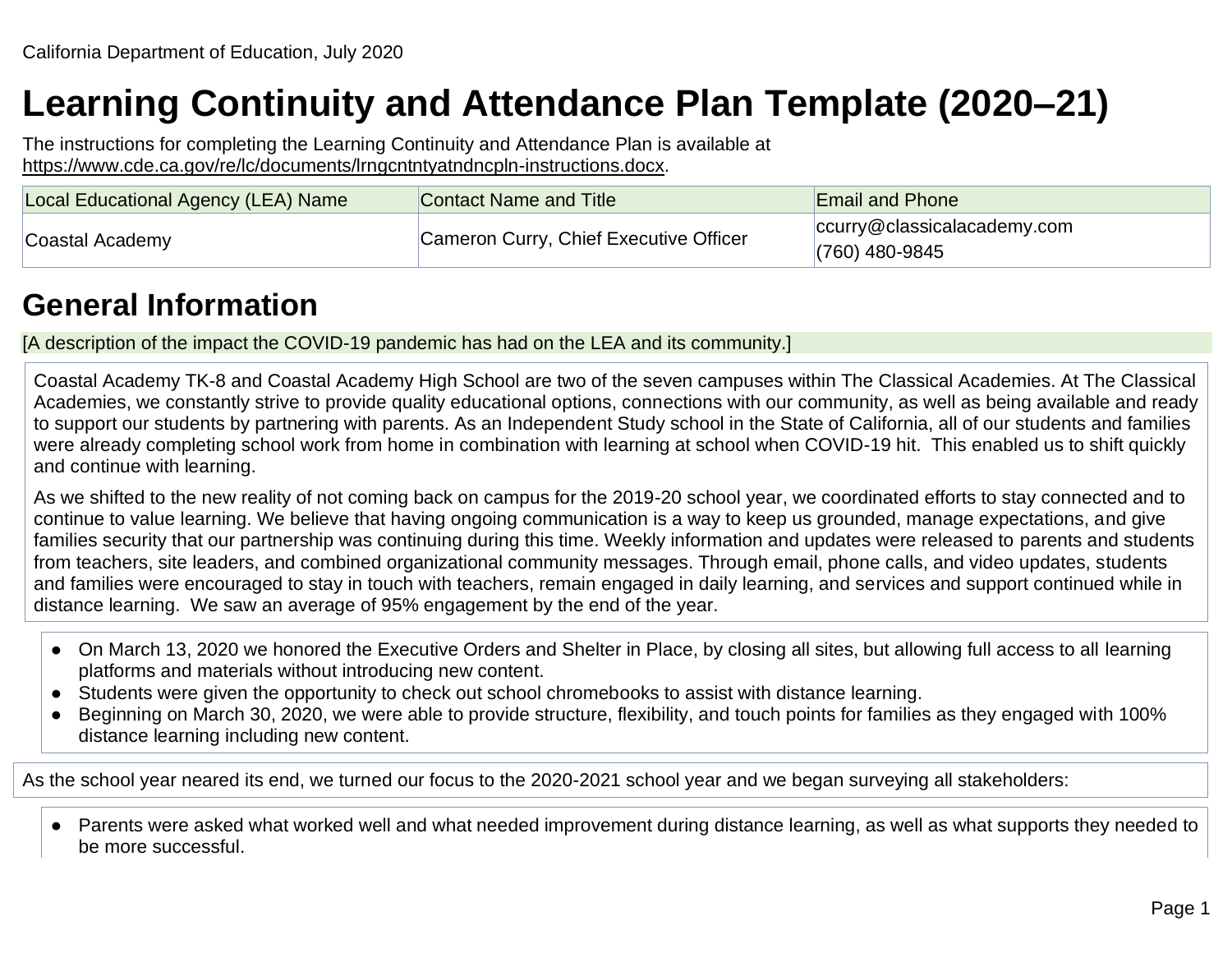- All employees were asked for their input on returning to school plans including their preference for being back on campus and working from home. They were also asked about how health guidelines might influence their preferences. Additionally they were given the option to share concerns and questions in a short answer format.
- Parents were asked in a separate survey their preferences on returning to school in the Fall of 2020 including preferences for programming options including rating three options - regular programming, blended learning, distance learning. Parents were also asked about the health guidelines and how those might impact their decision to return to campus once schools opened.

All of the information gathered through the surveys, the county's health guidelines, SDCOE & CDE's guidelines were used to create plans for the 2020-2021 school year. At the end of June, we introduced our two reopening plans with our community. Plan A was to reopen with pre-COVID programming when allowed. Plan B was to offer a modified schedule that would allow limited time on campus for small groups, while honoring all health mandates.

Once the Governenor issued the Executive Order based on counties being on the watchlist, we shifted our plans to full distance learning and informed our community of Plan C in late July. We began the year with distance learning and will stay with distance learning through October 2, 2020, after which point we will assess what is best for our community moving forward.

As we assess our next steps we will again survey families and employees as many elements have changed since we surveyed them in May & June. This information along with the current health guidelines will be used to refine our Plan B, blended learning model.

## **Stakeholder Engagement**

[A description of the efforts made to solicit stakeholder feedback.]

As an Independent Study program, electronic communication with our families is a regular part of school. We have regular communication with families through a weekly email. In addition, teachers interact with families through email and our Learning Management System, Schoology, frequently each week. Every year, all families with connectivity issues are assisted and supported as they begin school with us. Any families who had additional issues due to COVID were connected and supported. One of the primary ways we accomplished this was by distributing school issued chromebooks within the first two weeks of distance learning. Again as an Independent Study program with schooling already happening at home, support was already in place for families whose primary language is not English.

As we gathered input from families, Google surveys were created and distributed to families using our distribution lists and regular communication channels. There were three surveys distributed:

In May 2020 Classical Academies asked for parent input to help understand our families programming preferences as we developed plans for the return to school in the fall. 66% of our families responded to the survey.

In June 2020 we asked all employees for feedback on working from campus and from home, as well as input on health guidelines and concerns.

In June 2020 we asked for feedback on the March - June 2020 educational experience. Parents in grades TK-12 were asked for feedback on what went well and what needed improvement with distance learning. They were also asked what additional supports were needed to improve the learning environment.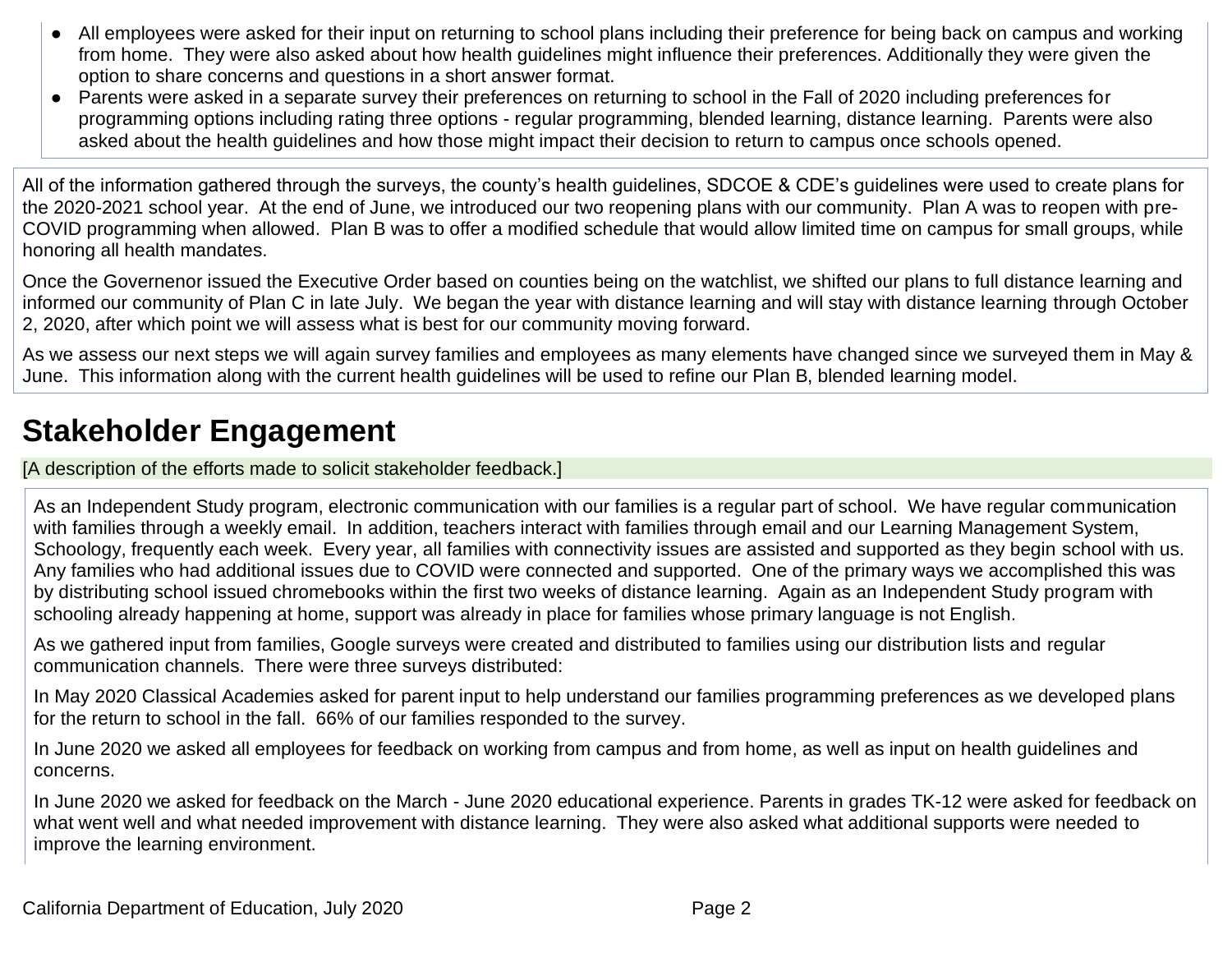The information gathered in the programming survey, the employee survey and the educational feedback survey were reviewed by the leadership teams as we developed plans for Fall 2020.

[A description of the options provided for remote participation in public meetings and public hearings.]

Board meetings dates, agendas, and minutes are posted on The Classical Academies website. Notices are posted at school sites and during the closure, notices of board meetings were shared in our weekly email update to the whole school community . Remote access to board meetings are listed at the top of each agenda which are publicly available on the school's website. During the meeting those who wish to make public comment are given directions on how to notify the moderator of the meeting their desire to speak and on which topic they wish to make a public comment. The same procedure is followed for public hearings.

[A summary of the feedback provided by specific stakeholder groups.]

Feedback from Programming Options Survey:

- 66% of our families prefer to return to our traditional blended learning environment.
- 17% of our families prefer a modified version of our traditional blended learning model.
- 8% of our families would prefer independent study at home exclusively.
- 11% of families indicated they would not be able to return to any campus based activities due to health concerns.

#### Feedback from Employee Survey:

- 58% were comfortable returning to campus or office
- 96% were confident that their personal feelings about the pandemic were being taken seriously and being taken into consideration as plans are being developed

Feedback from Educational Experience Survey:

What went well: TK-8

- Communication from school/teachers and flexibility to help with a variety of family needs
- Support from Teachers through virtual live sessions, recorded sessions, flipped classroom model, phone calls, emails, etc.
- Instructional plans created for all school days with video support
- Chromebooks provided to students to do distance learning

What went well: High School 9-12

- Responsiveness to need and concern (24 hour turn around)
- Maintained A-G rigor in college prep classes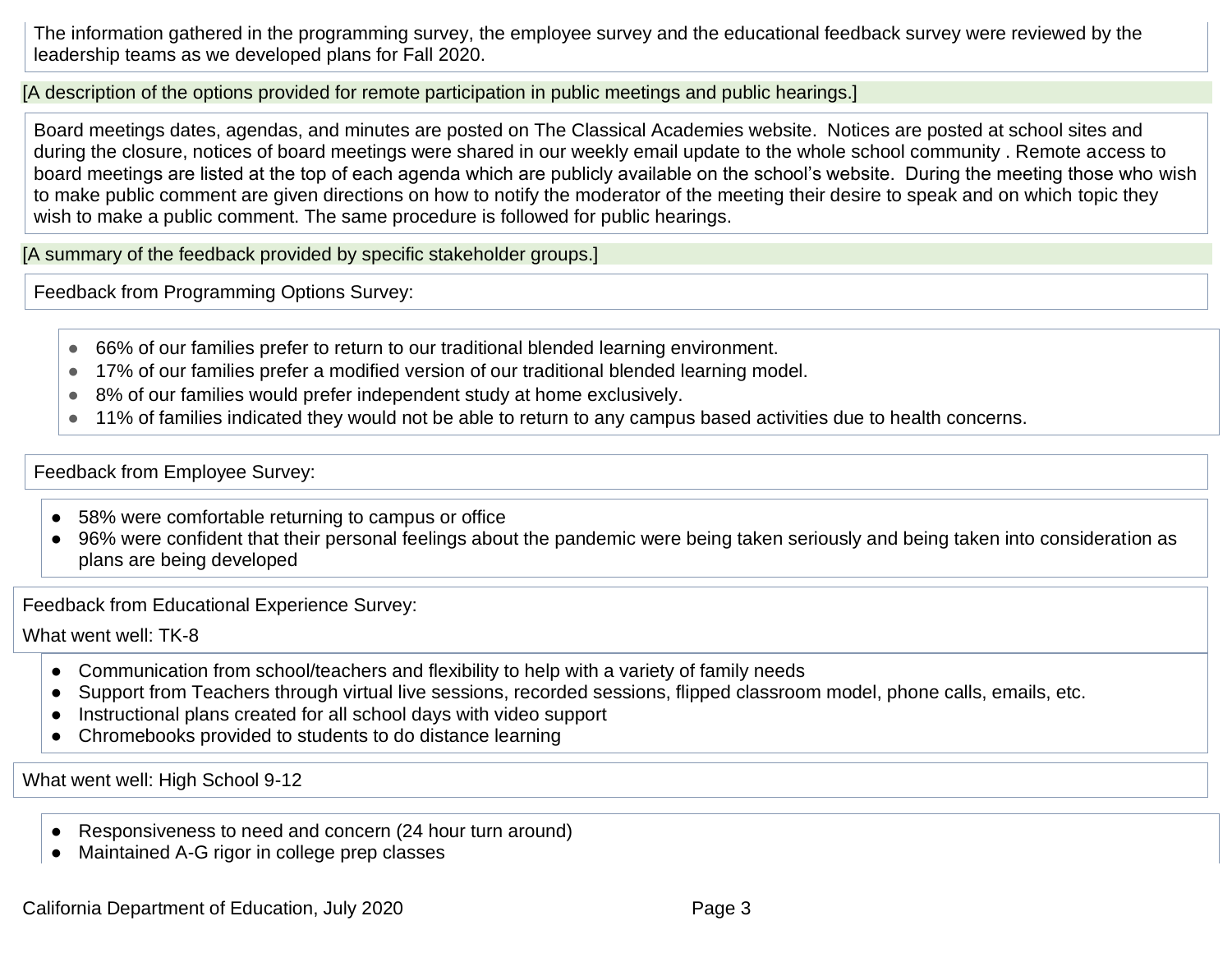Achieved a 96%+ student engagement rate by the end of the school year

What needs improvement: TK-8

- More connection for the kids with each other
- More interaction with Elective classes during distance learning
- More online instruction requested for distance learning
- Parent instruction for logging on to Hangouts some families had trouble logging in and using the functions
- Consistency amongst all classes and virtual support

What needs improvement: High School 9-12

- Consistency and cohesion in Schoology course layout
- Synchronous "LIVE" learning time
- Increased social emotional opportunities
- More student interaction
- Increased teacher scaffolding to set students up for success at the start of the week
- Structures to help students be organized

[A description of the aspects of the Learning Continuity and Attendance Plan that were influenced by specific stakeholder input.]

As plans were created for Distance Learning this fall the following feedback was incorporated into those plans.

TK-8:

- Additional recording and videos added to curriculum
- Live sessions scheduled throughout the day to accommodate multiple children in one household
- Align virtual live lessons and times for each grade
- Elective offering distance learning with video support
- Elective activities page created to support families with elective activities
- Teachers can teach from their classrooms or from home during distance learning
- Telework is being utilized where possible

High School 9-12:

- All teachers set up Schoology courses the exact same way
- Monday weekly screencast overviews for each class
- Tuesday/Thursday full synchronous virtual school days
- Monday Mentor Advisory synchronous meeting time for focus on mentoring and social emotional development
- Monday biweekly mentoring for all students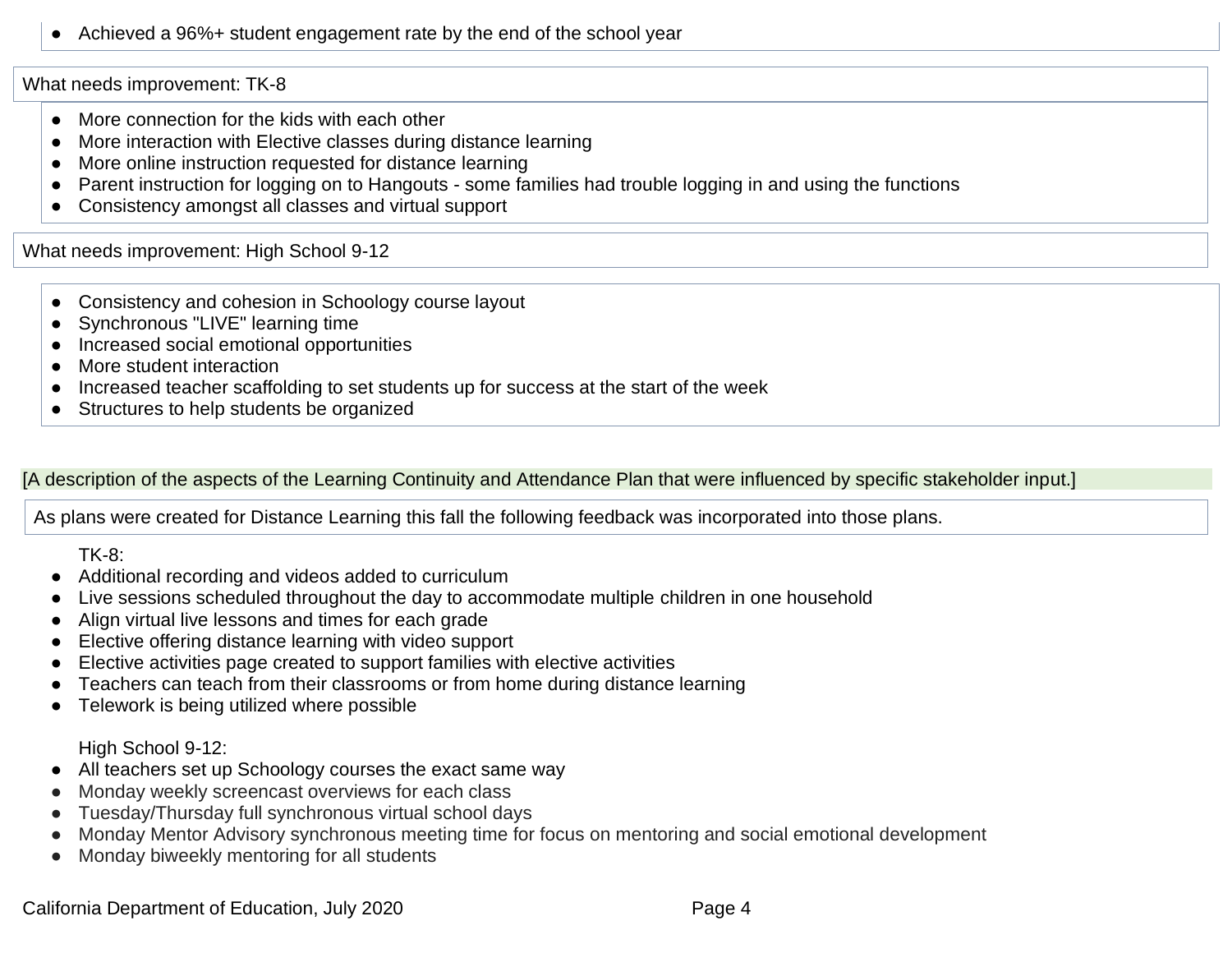## **Continuity of Learning**

### **In-Person Instructional Offerings**

[A description of the actions the LEA will take to offer classroom-based instruction whenever possible, particularly for students who have experienced significant learning loss due to school closures in the 2019–2020 school year or are at a greater risk of experiencing learning loss due to future school closures.]

We reviewed parent feedback, San Diego County health guidelines, and educational best practices, as we developed plans for Fall 2020. We have two options for In-Person Instruction. The health and safety guidelines at the time of reopening will determine which plan will be implemented.

Plan A: Return to our regular blended "pre-COVID" programming. As an Independent Study program, our regular programming offers a blend of on campus instruction with at home instruction.

Plan B: This is a modification of our regular blended model. The number of students on campus is limited in this plan, due to social distancing guidelines, and the physical size of classrooms. Student academic needs, social emotional needs will also be taken into consideration as plans for student time on campus are created. This plan will be evaluated and adjusted with the goal to continually increase student time on campus as allowed per the healthy and safety guidelines. Initially it will build on our full distance learning program by bringing small groups of students for targeted instruction to campus.

When students return to school, student health and safety will be a high priority. Classrooms will be provided with disinfectant, hand sanitizer, and masks. Site maintenance and custodial crews have installed multiple sanitizing stations at each campus. We have increased the cleaning and sanitizing schedules of restrooms, classrooms, multi-purpose rooms, lunch areas, and frequented public spaces such as school offices. Plans for entrance and exit of the school building, classrooms, lunch areas and restrooms are being established and proper signage is being ordered. We will provide videos on proper handwashing, masks wearing, and social distancing expectations before school reopens and again in the classroom once students return.

Another area of concern will be student's social/emotional health. As students return to campus, teachers will spend classroom time to connect students with their peers through group activities, student groups, clubs, etc. Before students return to campus, school counselors will provide social/emotional awareness training to all school personnel as student connections are not only with classroom teachers.

#### **Actions Related to In-Person Instructional Offerings [additional rows and actions may be added as necessary]**

| Description                                                                                                                                                 | <b>Total Funds</b> | Contributing |
|-------------------------------------------------------------------------------------------------------------------------------------------------------------|--------------------|--------------|
| [A description of what the action is; may include a description of how the action contributes to increasing or<br>improving services] School site Counselor |                    | [Y/N]        |
|                                                                                                                                                             |                    |              |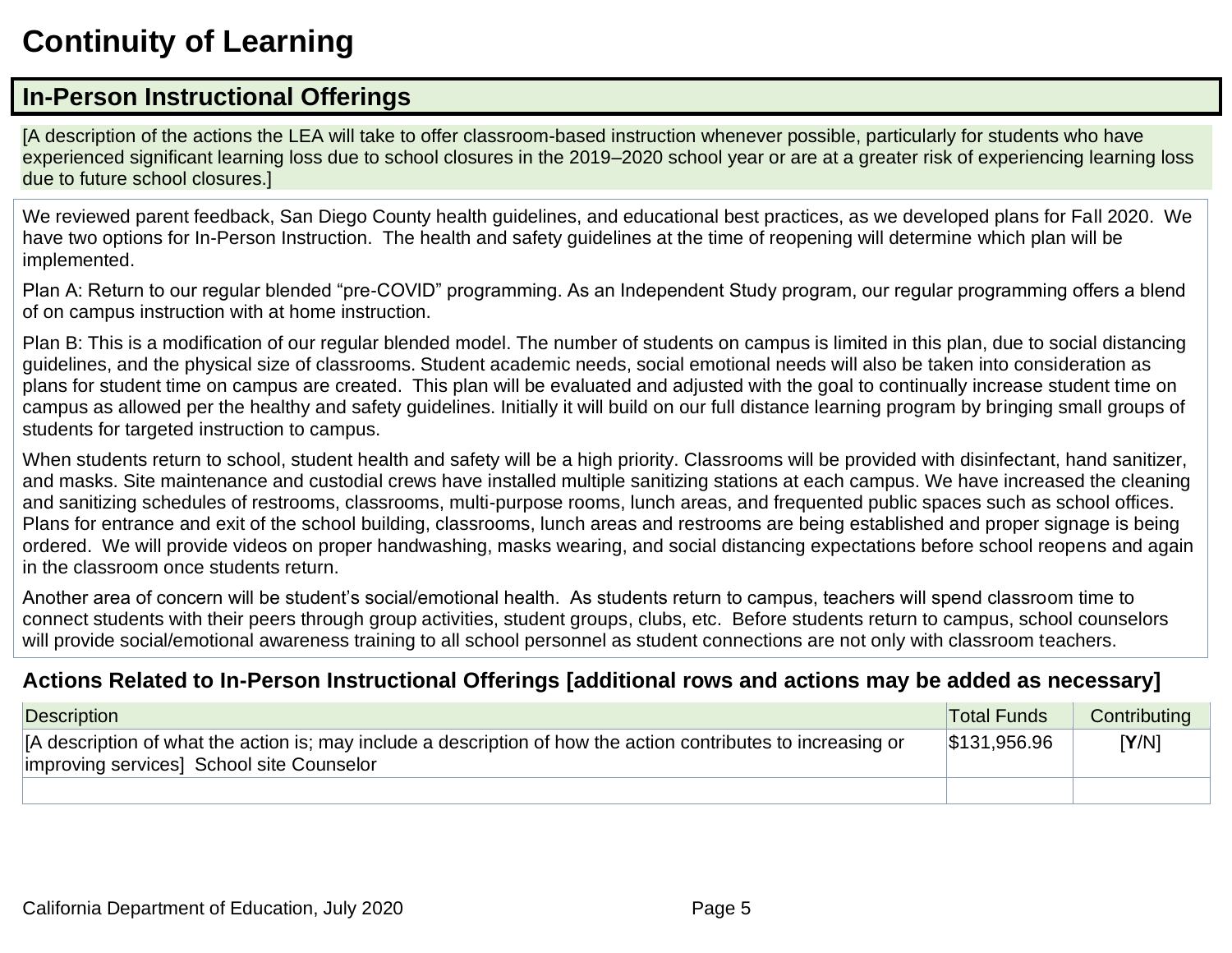### **Distance Learning Program**

#### **Continuity of Instruction**

[A description of how the LEA will provide continuity of instruction during the school year to ensure pupils have access to a full curriculum of substantially similar quality regardless of the method of delivery, including the LEA's plan for curriculum and instructional resources that will ensure instructional continuity for pupils if a transition between in-person instruction and distance learning is necessary.]

With the current Executive Order and health mandates in place, we will begin the year with Plan C at least until October 2, 2020, after which point we will assess to determine our next steps. We will monitor state and county guidelines to determine when we can shift from Plan C to Plan B, our blended model, and eventually to Plan A, which is regular programming.

Here is a brief overview of Plan C and the elements it contains to support our students:

#### Plan C: Distance Learning

For students enrolled in Tracks A, B, M, Summit, C'lectives, and High School

- School days will be a blend of synchronous "real time" classes and asynchronous work assigned through Schoology/Summit platform.
- Each week targeted support will be offered. Most of this support will be offered in a synchronous format.
- Each week intentional time during synchronous learning will be devoted to building community and making student connections.
- Intervention services will be offered virtually

For students enrolled in Track C and Independent Study

- Schoology lessons will be provided with step-by-step lesson plans
- Educational Specialists are available to support
- $\bullet$  C track classes are offering distance learning sessions on their usual day(s)
- Parent support groups will be created to connect families who wish to participate
- Intervention services will be offered virtually

Clubs & Activities

● Students in grades 7-12 will continue with pre-established clubs and ASB via Distance Learning. Campus specific updates will be given in the first few weeks of school.

#### Parent Support

● August 13, 2020 was the Annual Jumpstart Parent Education Conference. It is designed to inspire, connect, and motivate parents as they kick off the school year! The conference features a keynote address and educational breakout sessions.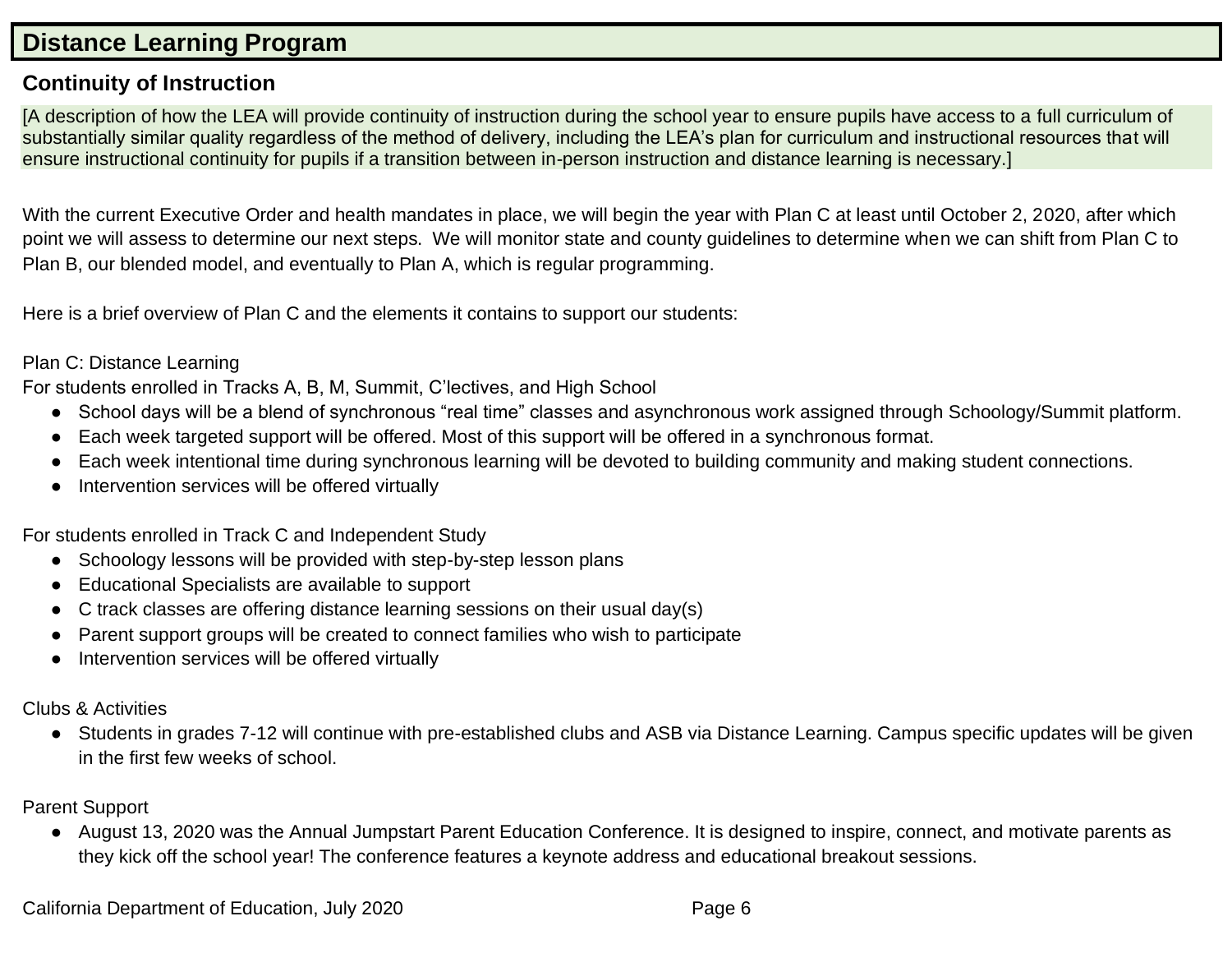- Parent Orientations and Coffee Chats are another way to learn about each campus. Look for more information once school begins.
- Parent support groups are being created for new Track C families.

Special Education

- IEP Services will be synchronous "real time" sessions, if/when needed services may be provided as pre-recorded lessons.
- IEP Meetings will be held via Google Meet
- Case managers will reach out to families before the school year begins to discuss students' service schedule
- Special Education services will be provided virtually

As an Independent Study program, we already have curriculum, both physical and digital, that supports a blend of learning at home and at school. All students have received the necessary curriculum for the 2020-2021 school year's grade or specific subject area. Physical curriculum has been checked out to families as it is every year to be used at home. We have added chromebooks to the curriculum check out list as devices are requested.

As we move from Plan C to Plan B to Plan A, the curriculum will stay consistent in each model with families having full access all year to the materials they need.

#### **Access to Devices and Connectivity**

[A description of how the LEA will ensure access to devices and connectivity for all pupils to support distance learning.]

A technology survey was sent out to all families to assess and evaluate the number of students needing technology. The ongoing results of the survey allowed us to coordinate the pick up of computers on specific dates and times for all students, including English learners, foster youth and low-income students. Connectivity issues are also being addressed case by case, just as we do every year.

#### **Pupil Participation and Progress**

[A description of how the LEA will assess pupil progress through live contacts and synchronous instructional minutes, and a description of how the LEA will measure participation and time value of pupil work.]

As an Independent Study program, time value is built into our Master Agreements and Assignment & Work Record forms. We will measure participation and time value based on these Independent Study documents just as we do every year.

While in distance learning, teachers will be offering live instruction on the days the students would typically be on campus. The rest of their school day will be asynchronous and delivered through our LMS, Schoology. The live instruction is as follows:

AB Track

- K 30 minutes 2 times per week
- 1st 60 minutes 2 times per week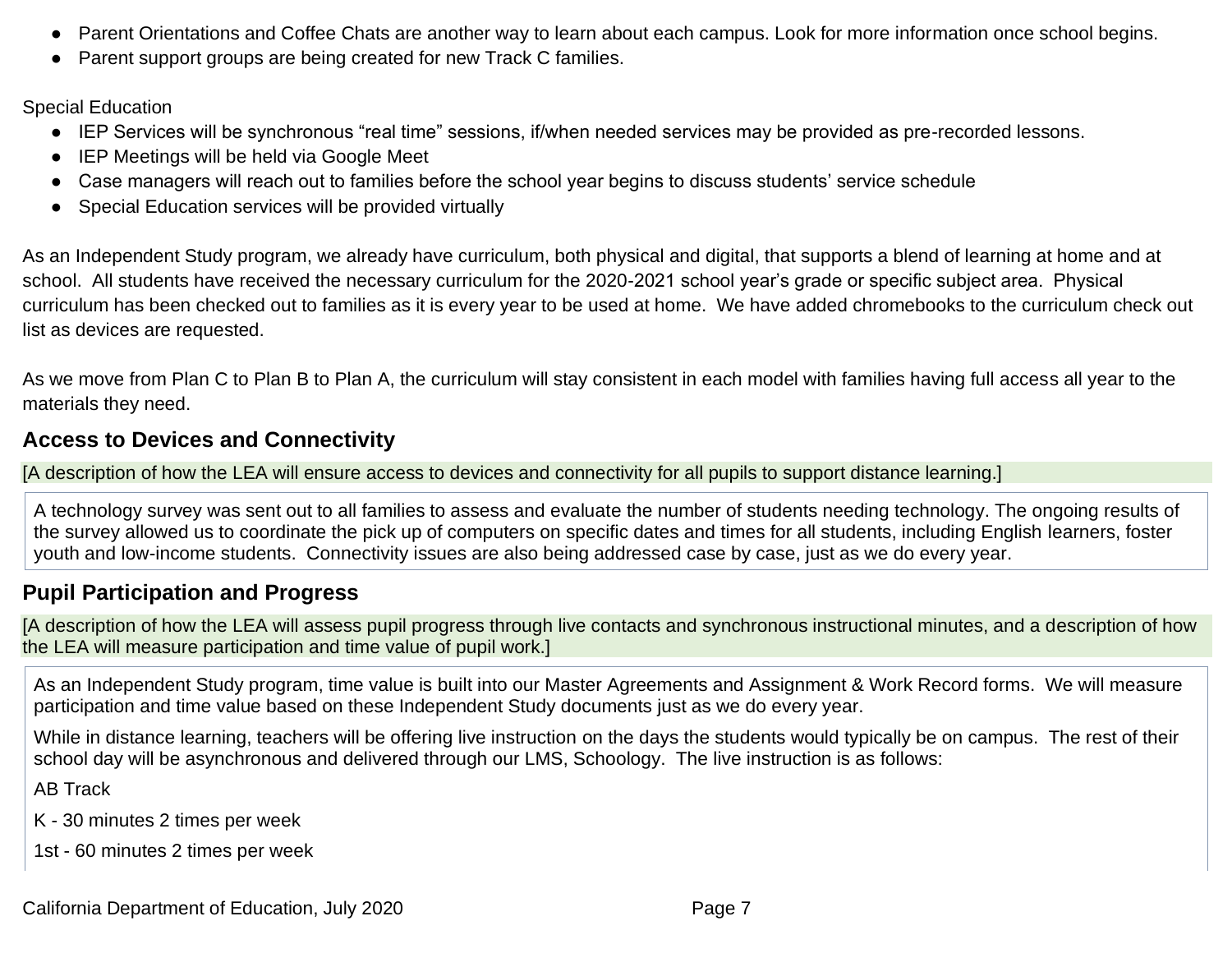2nd - 75 minutes 2 times per week 3rd - 60 minutes 2 times per week 4th - 120 minutes 2 times per week 5th - 165 minutes 2 times per week 6th - 155 minutes 2 times per week M Track 7th - 120 minutes 3 times per week 8th - 120 minutes 3 times per week C Track TK-2nd - 30 minutes 1 time per week

3rd-6th - 30-45 minutes for 1-6 sessions per week

7th & 8th - 45-60 minutes up to 1-12 sessions per week

High School

9th-12th - 305 minutes per week

In addition teachers are offering one-on-one or small group support twice a week as "office hours".

Each week during the live sessions, teachers will build in group work, community building, connecting with peers activities to encourage a sense of belonging to the school community. The school counselor will post weekly updates to the whole school, and they will work with students as needs arise in a virtual setting.

#### **Distance Learning Professional Development**

[A description of the professional development and resources that will be provided to staff to support the distance learning program, including technological support.]

As teachers returned to work a two hour professional learning session on Distance Learning tools was offered for all teachers including special education teachers, support providers and leaders. The professional learning started with a whole group session on Zoom and then breakout sessions were offered on virtual classrooms, breakout rooms in Zoom, video and editing techniques, and asynchronous learning tools such as slide deck voice overs.

Throughout distance learning weekly updates on distance learning tools will be given in an asynchronous manner allowing the teaching teams to access these resources as they have the time and capacity to build their skills.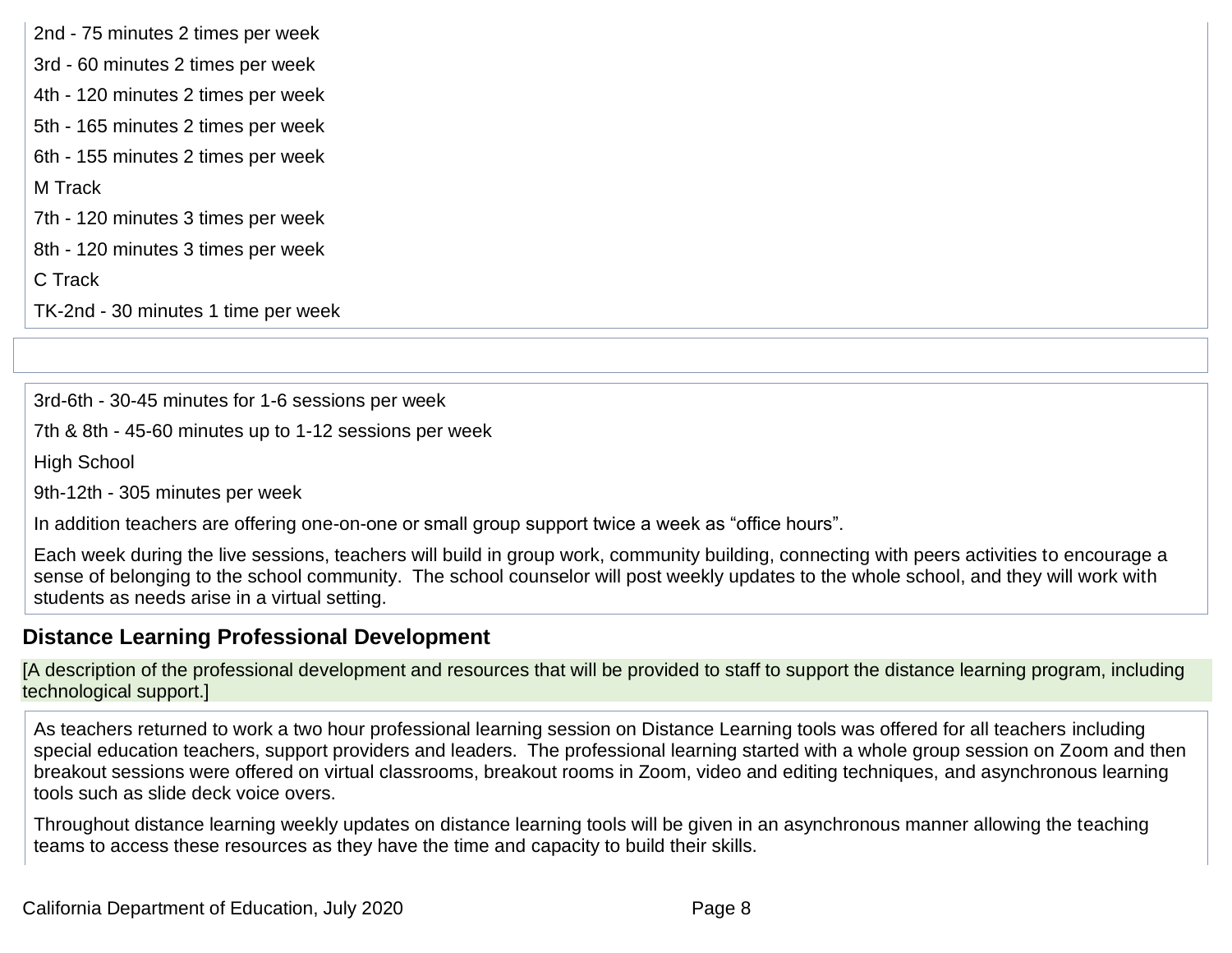As a Professional Learning Community school, we will continue to build on our work to implement PLC's in order to ensure ALL students, no matter who they are or where they come from or what challenges they have, learn! We know it will be challenging to continue this collaborative work while we are distanced from one another, but we are committed to the process. In late September we will have a 4 hours profession learning day with a presenter from Solution Tree on PLC's. Our goals for this day are to calibrate everyone's definition of PLC's, refine what collaboration looks and sounds like, and use group work to determine next steps at the school level. This will also be used to determine content for future professional learning. Especially with distance learning, we need to be better at the PLC process to ensure we know which students have mastered the standards and which students have not yet. No matter the model of delivery the goal is the same, learning for ALL.

### **Staff Roles and Responsibilities**

[A description of the new roles and responsibilities of affected staff as a result of COVID-19.]

As an Independent Study program, Classical Academy offers a unique partnership with parents and credentialed teacher support on and off campus. Teacher roles and expectations are defined during virtual learning as the following:

- All teachers will be available via email and Schoology during regular school hours, Monday through Friday, with the goal of responding within 24 hours. Part-time teachers are expected to be available during their regular teaching time.
- Full-time teachers and part-time core teachers with regular face-to-face classes, will send a weekly email or post a video to check-in, give a weekly overview and/or encouragement to students - no more than 10 minutes if using video.
- Lesson plans for students will be posted no later than 4:00 on Friday, so students have access to a full week of lessons.
- Weekly in grades 7-12, per course, one digital assignment will be submitted to the teacher.
- Specialists reading, literacy, math, writing, intervention will set up weekly sessions for synchronous learning modeling the times and structure from when students were on campus.
- ES's, IS, Online teachers -
	- These teachers will continue to support families as usual.
- Teachers will regularly (virtually) check in with any family/students who are on an accountability plan/action alert.

Special Education Services

- IEP meetings will still be held via Google Hangout/Teleconference.
- SPED service providers will be communicating with students/families to schedule synchronous services.

Student/Parent/Teacher conferences

● Per the Master Agreement, conferences will be held virtually or in person depending on the current health guidelines every six weeks in grades TK-8. In grades 9-12 conferences will be held virtually or in person every 9 weeks.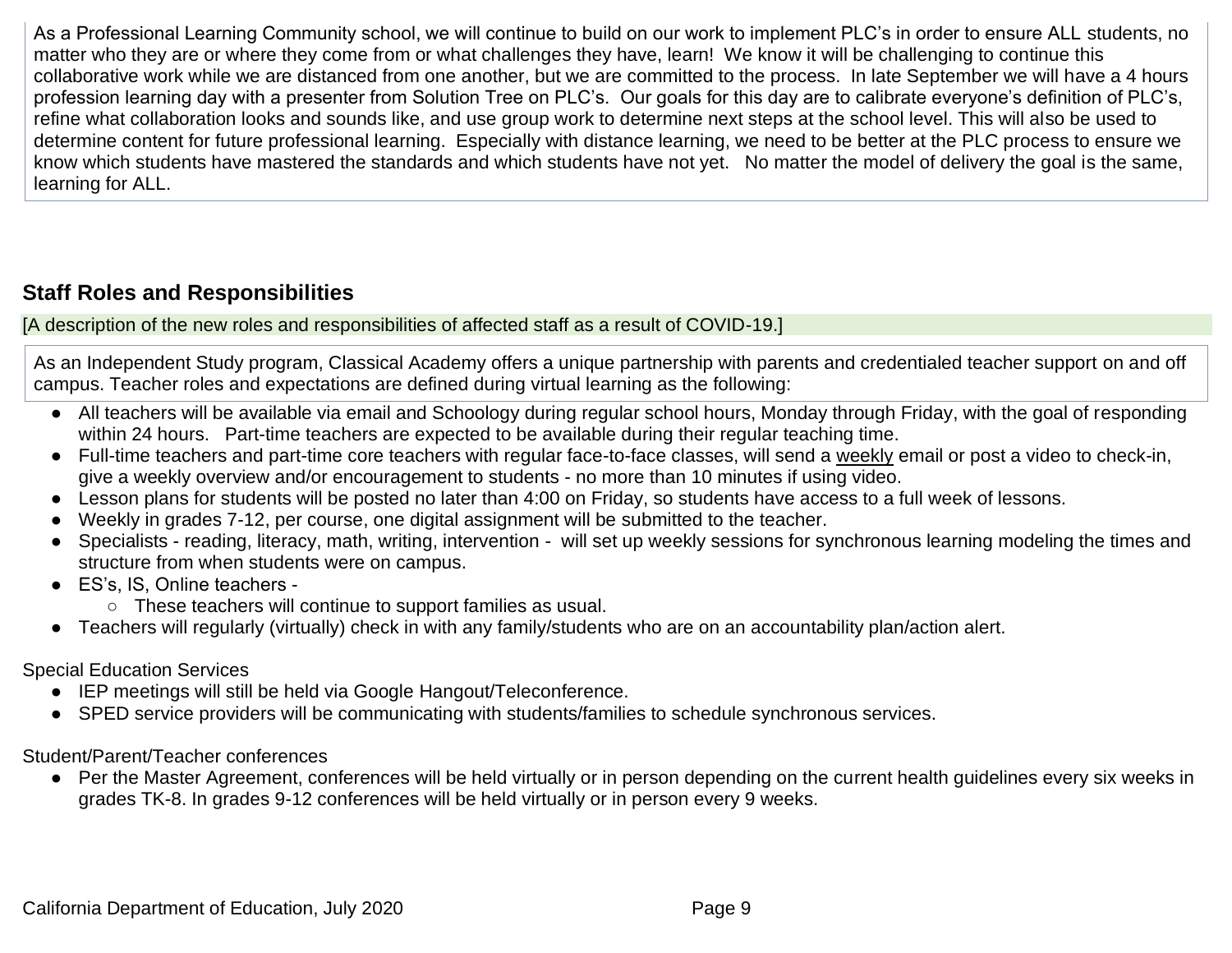#### **Supports for Pupils with Unique Needs**

[A description of the additional supports the LEA will provide during distance learning to assist pupils with unique needs, including English learners, pupils with exceptional needs served across the full continuum of placements, pupils in foster care, and pupils who are experiencing homelessness.]

During distance learning, we will meet the needs of pupils with unique needs just as we do in a regular school year. As an Independent Study program, we already have support for our English Learners, pupils with exceptional needs, foster and homeless youth incorporated into our Independent Study programming. As we continue with distance learning, we will increase our weekly contact with the families of our pupils with unique needs. We will increase the amount of time the students have access to the teacher, through live sessions, as well as parent support for the student's asynchronous learning time. We offer small group support and services for Special Education students during the regular school year and this will continue with a mix of synchronous and asynchronous instruction.

As plans are made for students to return to campus, these students will be some of the first groups of students we will bring back to campus for small group instruction and assessment to determine present levels.

#### **Actions Related to the Distance Learning Program [additional rows and actions may be added as necessary]**

| Description                                                                                                                                                         | <b>Total Funds</b> | Contributing |
|---------------------------------------------------------------------------------------------------------------------------------------------------------------------|--------------------|--------------|
| [A description of what the action is; may include a description of how the action contributes to increasing or<br>improving services] Chromebooks and Zoom licenses | \$37,998           | [Y/N]        |
| [A description of what the action is; may include a description of how the action contributes to increasing or<br>improving services]                               | <b>IS 0.001</b>    | [Y/N]        |

### **Pupil Learning Loss**

[A description of how the LEA will address pupil learning loss that results from COVID-19 during the 2019–2020 and 2020–21 school years, including how the LEA will assess pupils to measure learning status, particularly in the areas of English language arts, English language development, and mathematics.]

To help increase educator efficacy and enhance learning for all students we have continued our work as professional learning communities (PLC). Educators meet in grade-level teaching teams, school committees, and departments to ask three essential questions:

- What do we want each student to learn?
- How will we know when each student has learned it?
- How will we respond when a student experiences difficulty in learning?

These questions drive our decision making and services being provided for all students. Regardless of the method of instruction, distance learning or in person, measuring growth or a learning loss is assessed in a variety of ways including math readiness testing, reading foundational skills, formative and informative assessments. Through interventions educational specialists and teachers are able to provide support to students who have shown signs of learning loss or struggles in more traditional pacing. Using a response to intervention (RTI) multi-tiered approach, students are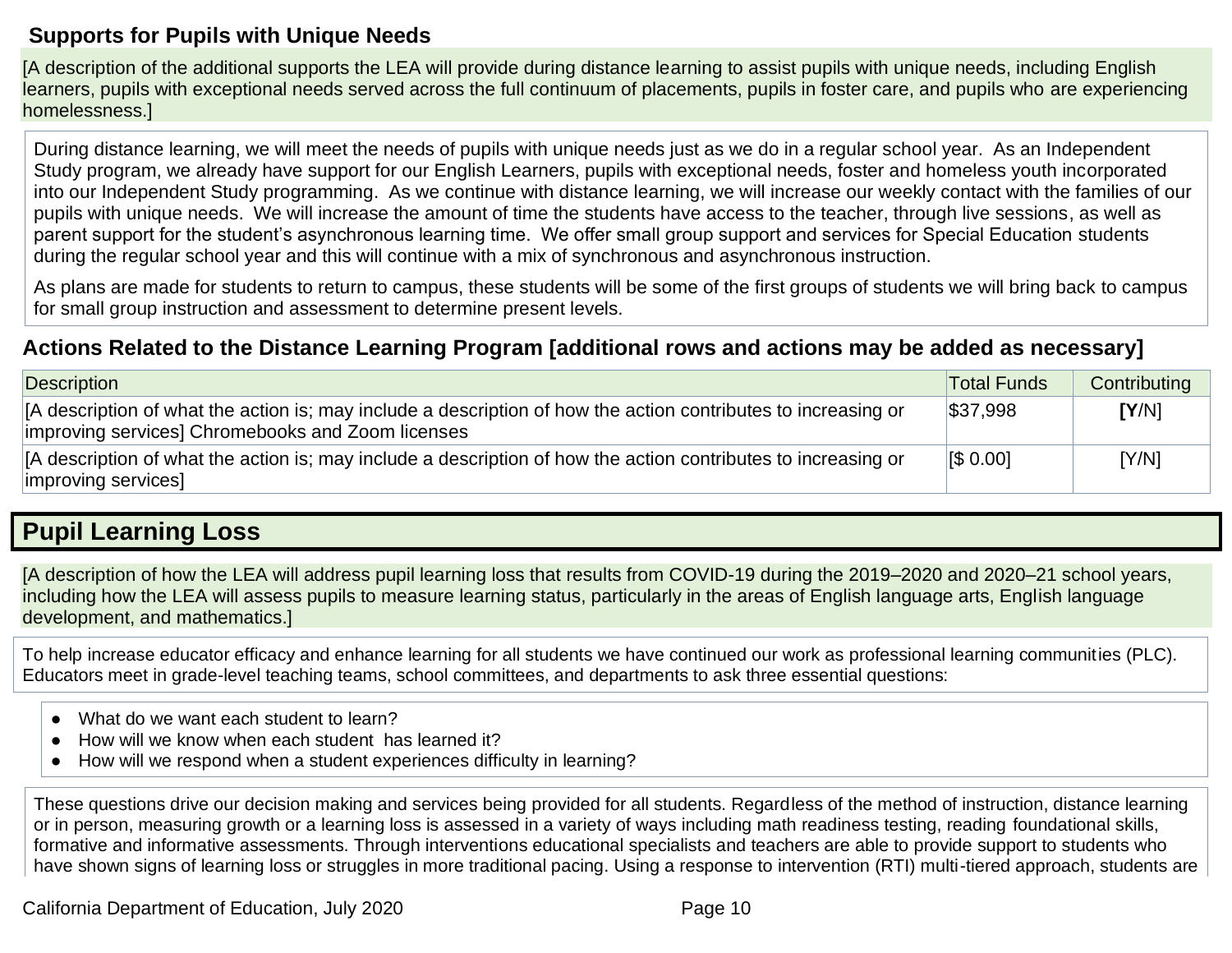identified, supported, and have ongoing assessment. Foundational classes are held to further support student progress and learning, as well as providing consistent progress monitoring.

#### **Pupil Learning Loss Strategies**

[A description of the actions and strategies the LEA will use to address learning loss and accelerate learning progress for pupils, as needed, including how these strategies differ for pupils who are English learners; low-income; foster youth; pupils with exceptional needs; and pupils experiencing homelessness.]

As an independent study program, our regular curriculum includes assessments that are used to determine academic progress. The PLC process provides the format to identify students with learning loss. It also includes collaboration with grade level teachers to create next steps with the identified students. Those next steps identify the strategies to use, methods to measure progress, and a timeline for review of progress. Based on the formative assessment data, students who have significant gaps will be referred to the Response to Intervention teams for targeted summative assessments. The teacher & RTI team will determine next steps for those students and meet together in Safety Net meetings several times per year to discuss student needs. Students can also be referred any time throughout the year as assessments show a need. The Response to Intervention team will continue to monitor progress with regular updates to the teacher, student, and parent. The PLC process includes all students, including our low income, foster youth, homeless, English learners, and Special Education students. For English learners, small group instruction with the ELD Provider will occur at least once per week. The length of time will be determined by grade - Kindergarten through 2nd 20-30 minutes, 3rd - 6th grade 30-45 minutes, and 7th -12th grade 45-60 minutes. This will be combined with targeted independent work to complete each week. Their progress is measured weekly during their small group session. For Special Education students their IEP determines the frequency and types of services and supports, as well as the frequency of goal progress monitoring.

### **Effectiveness of Implemented Pupil Learning Loss Strategies**

[A description of how the effectiveness of the services or supports provided to address learning loss will be measured.]

Teachers use essential standards and progress monitoring occurs weekly in the classroom through formative assessment (exit tickets, whiteboard responses, short quizzes, verbal explanations in small groups, and more). Teachers also assess several times per unit through summative assessments in the form of larger tests or assignments. Teachers meet weekly in PLC grade level collaboration groups to review data and plan instruction and intervention based on student achievement. First tier intervention takes place in the classroom one time per week in grades K-6 and three times per week in grades 7 and 8. Teachers also meet to plan and align standards-based instruction in vertical teams three or more times per year. Additionally, students are assessed using NWEA MAP testing two to three times per year and struggling students are brought to safety net meetings. Students are then connected to intervention services with literacy and/or math specialists through our Response to Intervention program. Specialists conduct assessments and provide services in small groups or one on one, reassessing every 6-12 weeks for progress. Teachers meet a minimum of every six weeks with students and parents to go over work, share progress and plan academic goals. We have adopted MTSS as a system to help us address the academic and SEL needs of ALL students.

At the high school level, every 3 weeks teachers review the targeted essential standards and conduct an audit of student progress towards achieving mastery. For core classes (English,History, Math, Science, Spanish) benchmarks are housed within the Summit Learning platform. Students who are disengaged or significantly struggling are identified via a school wide safety net. An additional method we measure effectiveness is via our Progress Reports issued at the end of the first quarter.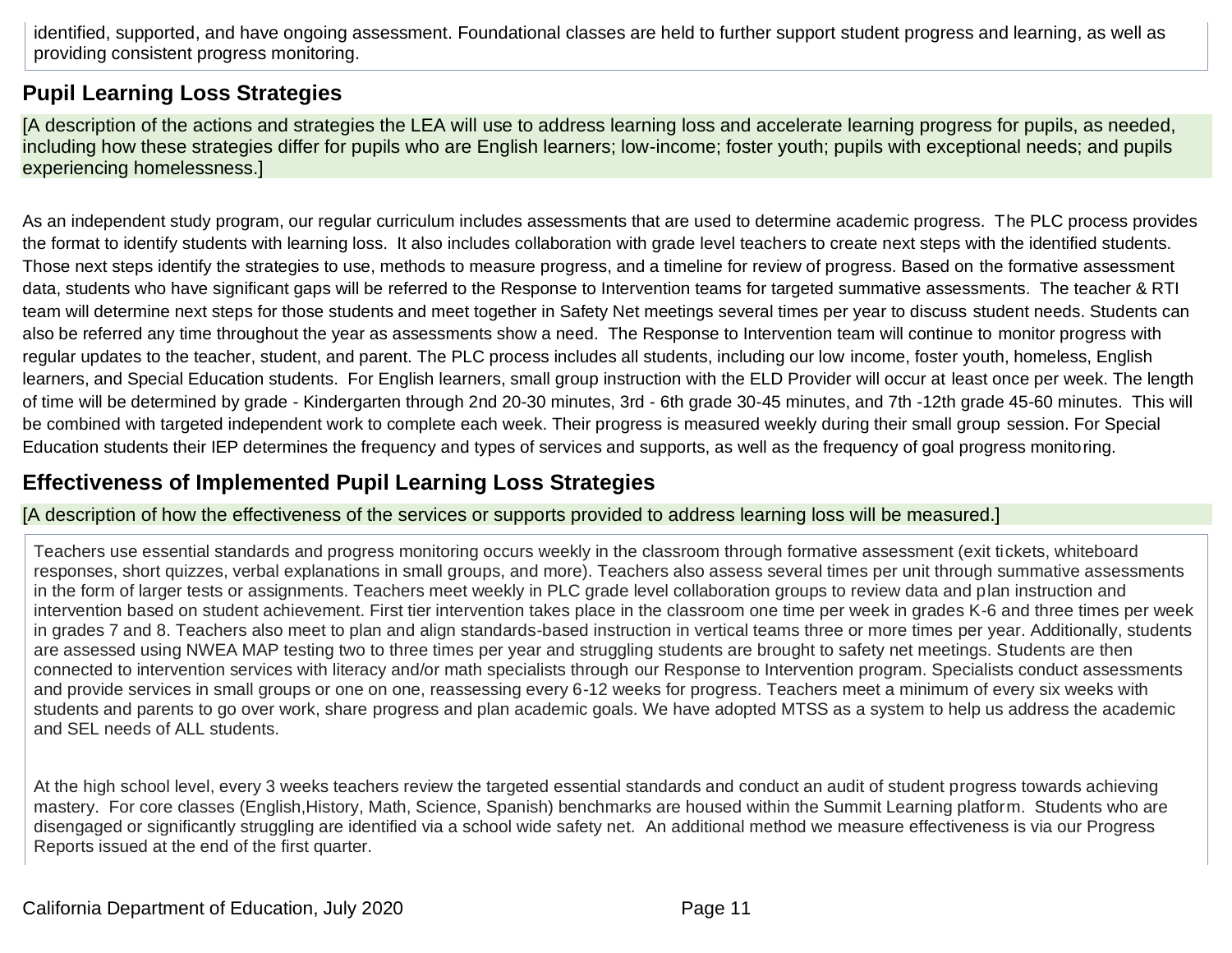Using the above mentioned progress benchmarks, subject matter experts are identified and extra support and intervention is provided. Additionally, in some cases supplementing with an extra English or Math support class is helpful to assist in bridging the gap between deficit skills and where the student needs to be. Parent partnership is an integral component of our program and as such, there is a meeting with the teachers, student, parent and an administrator to discuss a success plan the student feels comfortable with. Parents are given strategies and tools to support student learning at home.

#### **Actions to Address Pupil Learning Loss [additional rows and actions may be added as necessary]**

| Description                                                                                                                                                                                                  | <b>Total Funds</b> | Contributing |
|--------------------------------------------------------------------------------------------------------------------------------------------------------------------------------------------------------------|--------------------|--------------|
| IA description of what the action is; may include a description of how the action contributes to increasing or<br>improving services] RTI Specialists, including reading, math, and intervention specialists | \$565,692.28       | [Y/N]        |
|                                                                                                                                                                                                              |                    |              |

## **Mental Health and Social and Emotional Well-Being**

[A description of how the LEA will monitor and support mental health and social and emotional well-being of pupils and staff during the school year, including the professional development and resources that will be provided to pupils and staff to address trauma and other impacts of COVID-19 on the school community.]

Student's social/emotional health is a priority. During distance learning the school's social emotional counselor is sending weekly videos to all students. The focus of the videos will be around the monthly campaigns designated by The Classical Academies counseling team and will be geared to the grade levels of each campus. As an Independent Study program with students on campus and at home, we have a well established referral system which we will continue to use to support students in need. These students will meet with the counselor in a virtual one-on-one session. Each year, school counselors will provide social/emotional awareness training to all school personnel as student connections are not only with classroom teachers. The impact of social distancing and isolation will be additional topics to address with all.

## **Pupil and Family Engagement and Outreach**

[A description of pupil engagement and outreach, including the procedures for tiered reengagement strategies for pupils who are absent from distance learning and how the LEA will provide outreach to pupils and their parents or guardians, including in languages other than English, when pupils are not meeting compulsory education requirements, or if the LEA determines the pupil is not engaging in instruction and is at risk of learning loss.]

As an Independent Study program we have policies and procedures in place for students who are not engaged with learning. Our procedure starts with an Accountability Plan which identifies the issues and creates a plan for what each person in the partnership, student, parent, and teacher will do to support the student as changes are made. The frequency of monitoring is established in the Plan, and is often a weekly check in. At the check ins progress is noted and changes to the Plan are made. If the student is consistently engaged the frequency of the check ins is reduced and eventually they move off the Accountability Plan. This process is successful for 98% of students.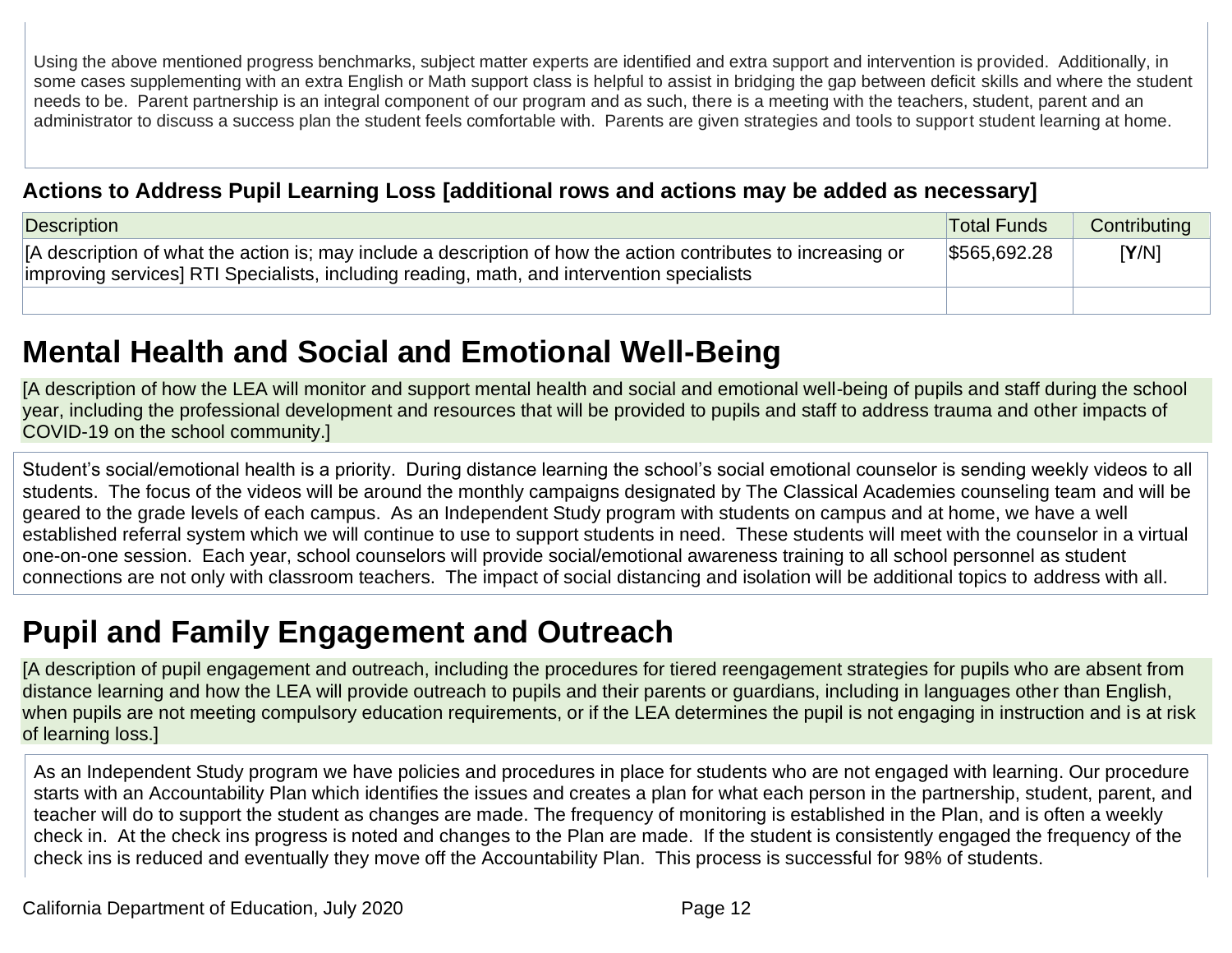If the student is still not engaging at the check ins, adjustments are made to the Plan and often the frequency of check in is increased to a daily check in. Determining the core issues of the challenges the student faces, determines the next steps. For some students, it could mean a referral to a Student Study Team (SST) meeting, additional foundational support, or office hours with an intervention specialist. The SST meeting consists of teachers, an administrator, the parent(s), and support personnel from the school.The student's academic, behavioral, and social-emotional progress is discussed and an action plan created and a follow up meeting is scheduled.

## **School Nutrition**

[A description of how the LEA will provide nutritionally adequate meals for all pupils, including those students who are eligible for free or reduced-price meals, when pupils are participating in both in-person instruction and distance learning, as applicable.]

Under the State statute, AB 1871, we provide meals if an eligible student is at a school site or meeting space for an educational purpose for two or more hours. As a non-classroom based charter school, this is not applicable for us during distance learning. Once students return to school, we will again distribute meals.

Starting in March 2020 when schools closed we have consistently sent families information about local food distribution centers.

## **Additional Actions to Implement the Learning Continuity Plan [additional rows and actions may be added as necessary]**

| Section                                     | <b>Description</b>                                                 | <b>Total Funds</b> | Contributing |
|---------------------------------------------|--------------------------------------------------------------------|--------------------|--------------|
| The section of the Learning Continuity      | [A description of what the action is; may include a description of | \$0.00]            | [Y/N]        |
| Plan related to the action described; may   | how the action contributes to increasing or improving services]    |                    |              |
| put N/A if the action does not apply to one |                                                                    |                    |              |
| specific section]                           | 'N/A                                                               |                    |              |
| The section of the Learning Continuity      | [A description of what the action is; may include a description of | \$0.00]            | [Y/N]        |
| Plan related to the action described; may   | how the action contributes to increasing or improving services]    |                    |              |
| put N/A if the action does not apply to one |                                                                    |                    |              |
| specific section]                           | N/A                                                                |                    |              |

### **Increased or Improved Services for Foster Youth, English Learners, and Low-Income Students**

| ercentage to Increase or Improve Services norweard the students | Increased Apportionment Based on the Enrollment of Foster Youth, English Learners, and Low- |
|-----------------------------------------------------------------|---------------------------------------------------------------------------------------------|
| $ 3.81\%$                                                       | \$491,053                                                                                   |